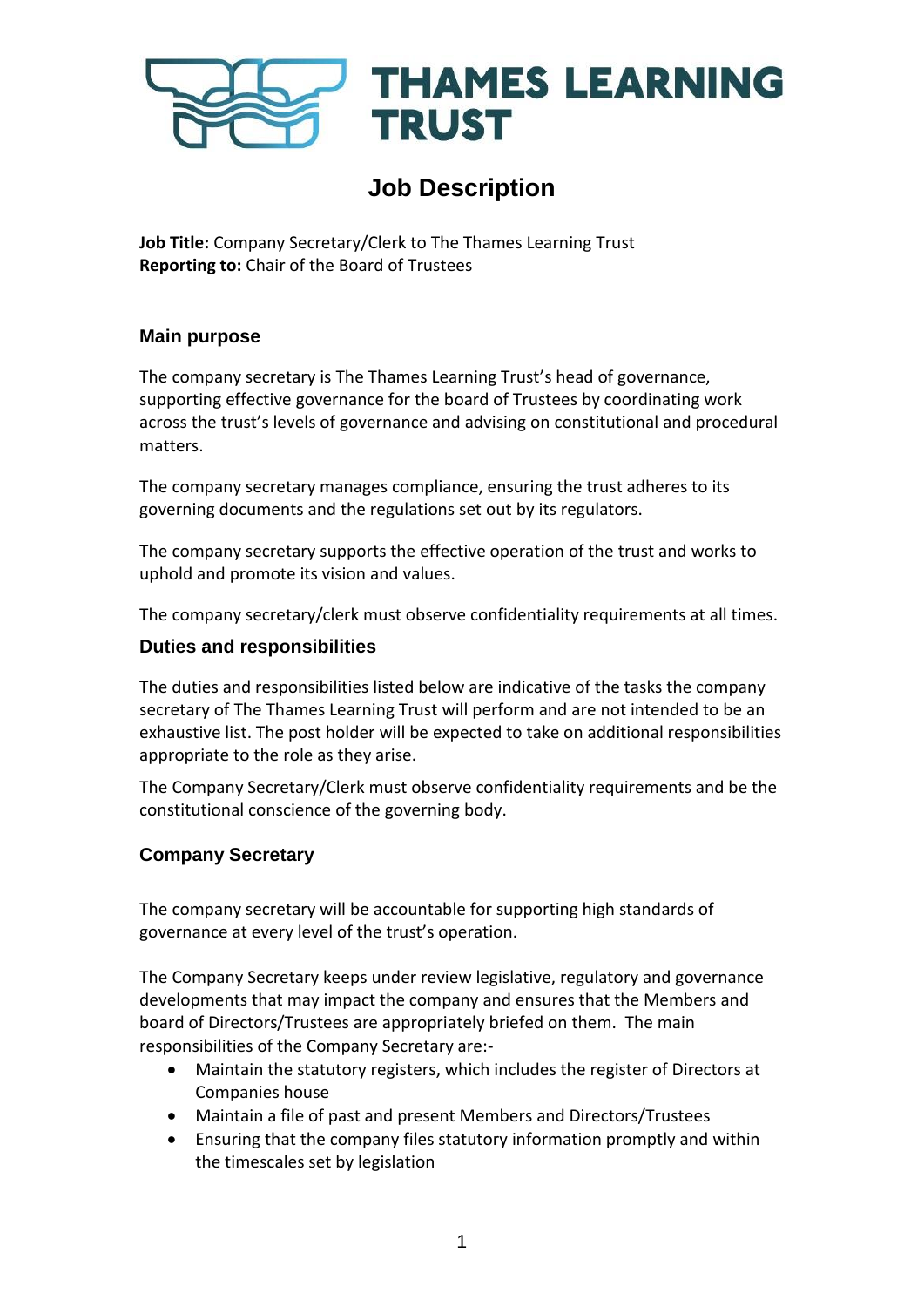- Arranging Trust board meetings and taking formal minutes of the meetings. Once approved, the minutes should be signed by the chairman of the meeting and filed in secure storage together with agenda and accompanying papers
- Providing Directors/Trustees with proposed written resolutions
- Supplying a copy of the accounts to every Director/Trustee of the company and every person who is entitled to receive notice of general meetings
- Keeping or Arranging for the keeping of all members resolutions and minutes of all proceedings and general meetings as the official record
- Authenticating forms for submission to Companies House (except the company's annual accounts)
- Other administrative duties that ensure that Companies House has accurate information about the company
- Ensure the Articles of Association are complied with in every respect

#### **Compliance**

- The company secretary will be accountable for establishing and monitoring the trust's compliance procedures, and for ensuring that it adheres to the requirements and regulations placed upon it. **The company secretary will:**
- Lead the processes of compliance with the trust's articles of association on all non-financial matters, including reporting requirements, working with other senior trust leaders as required
- Ensure that the trust complies with relevant legislation and company law
- Ensure that the trust complies with its regulators' requirements, including those set by the Department for Education (DfE), the Education and Skills Funding Agency (ESFA), the Charity Commission and Companies House

#### **Clerking duties**

- Ensure that boards, committees and meetings are properly constituted
- Work with the Chair, Chief Executive Officer (CEO) and Finance Director to draw up agendas for meetings
- Remind the Chair, Chairs of committees, CEO and staff about papers due to be sent out before meetings
- **Produce, collate and distribute (via 'Teams', with an email to all advising 4** them that the documents are available on 'Teams') agendas and papers to Members, Directors/Trustees and committee members, ensuring that statutory deadlines are met
- Attend all meetings of the Trust
- Record attendance at meetings and apologies for absence received, with an indication of whether or not the apologies are accepted by the Members, Board or committees
- Advise the meetings of the Trust on legal and procedural matters, when necessary, before, during and after meetings
- Chair that part of any meeting at which the Chair is elected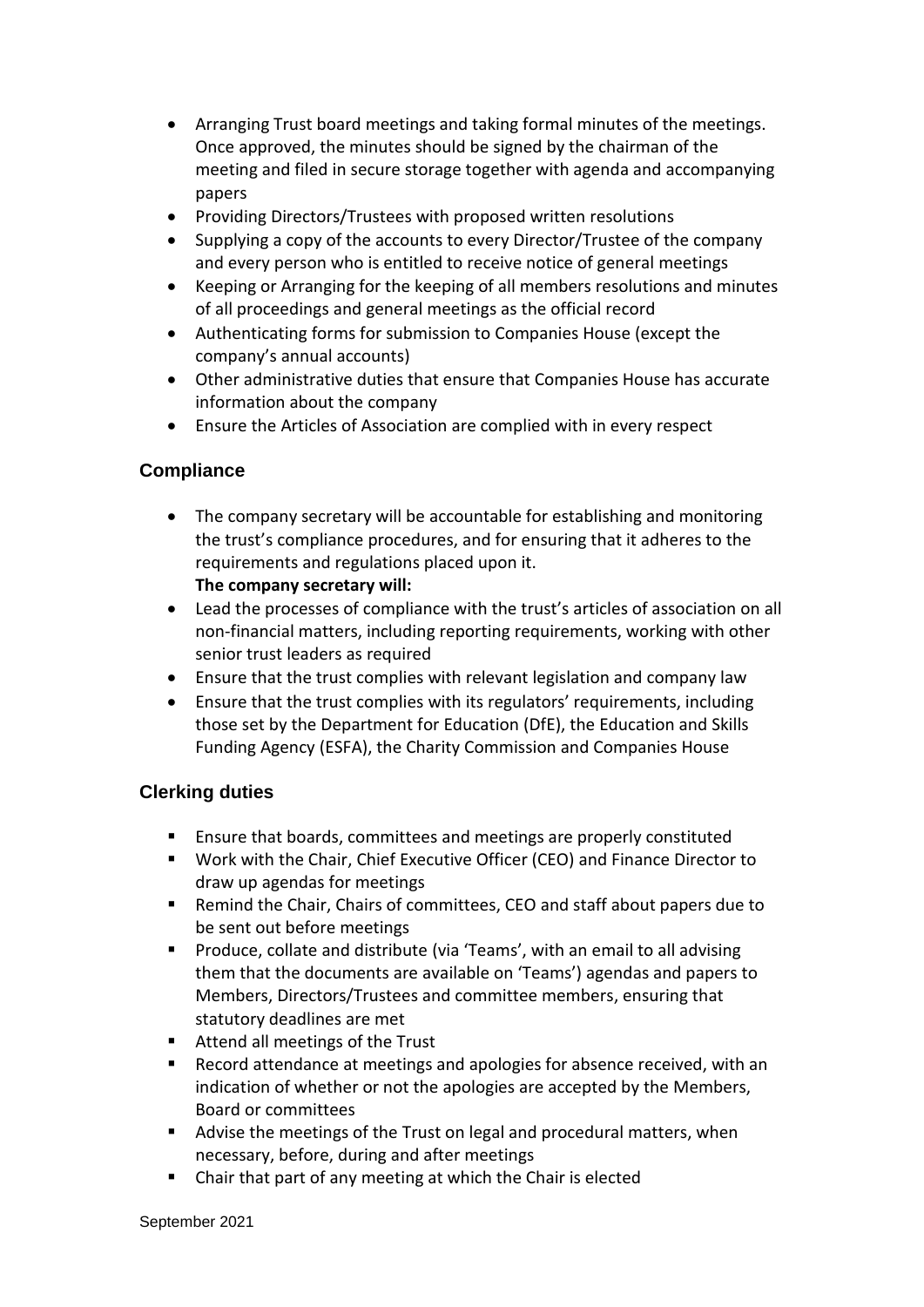- Take notes of discussions during meetings and record all decisions accurately and follow up on these as required
- Prepare draft minutes which summarise discussion, record decisions, record challenge and indicate who is responsible for implementing any agreed action
- Send draft minutes, within one week of the meeting concerned, to the Chair (and CEO or Finance Director) for checking
- Circulate the draft minutes, agreed by the Chair, to all Members, Directors/Trustees or members of committees, as appropriate and post them on 'Teams'
- Keep a file of the agendas, minutes and papers of all meetings for reference

### **Membership**

- Maintain an up-to-date file of the names and addresses of Members, Directors/Trustees and committee members, and their term of office
- Ensure that new Members, Directors/Trustees and committee members are appropriately inducted by using the form approved by the Trust
- Advise the governors of the expiry of their term of office
- Notify the Chair if a governor is absent from meetings for six months without sending apologies that are accepted by the Trust Board or appropriate committee
- Advise the Trustees of vacancies, inform the Chair of any resignations or appointments and check that action is taken to fill vacancies
- Keep a register of pecuniary interests which must be renewed annually at the beginning of the academic year
- Ensure that all governors sign a 'Code of Conduct'.
- Establish, implement, and monitor the appointment of processes for Members and Trustees
- Advise the HR Manager when new Trustees and committee members are appointed as they will be responsible for arranging DBS checks and their renewal as required.
- Maintain lists of attendance at meetings
- Maintain Get Information About Schools (GIS) records at the DfE

## **Other duties**

- Maintain archive materials, including all past Members, Board and committee agendas, papers and minutes (to be kept, in secure storage on the school premises) as referred to under Company Secretary and Clerking duties
- Maintain records of correspondence and draft letters when required
- **Know where to obtain appropriate legal advice and other guidance and** information
- **Ensure that that any information on the Trust web sites is kept up to date and** accurate
- Undertake an annual skills audit of all Directors/Trustees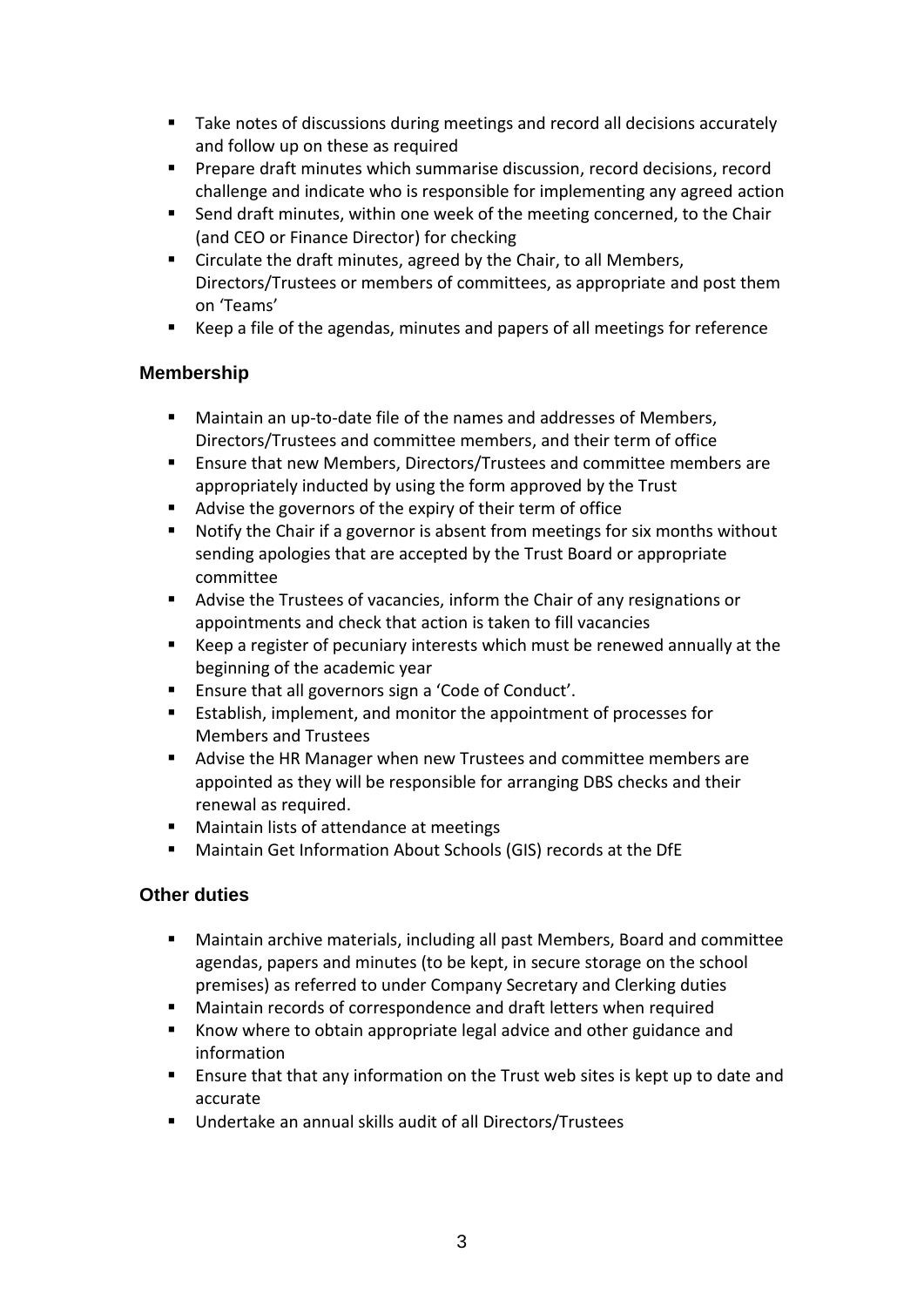#### **Professional Development**

The clerk will:

- attend training sessions, appropriate to the post, provided by various organisations if requested, or agreed in advance by the Chair of Chair Trust, payment for attendance will be additional to contracted pay but attendance at Clerk's briefings are part of contracted pay.
- keep up to date with educational developments and legislation affecting Academy and school governance
- keep up to date with the issues associated with being a Secretary to the Academy Company.

This job description may be amended at any time in consultation with the postholder.

**Chair of the Board signature:**  $\overline{\phantom{a}}$  ,  $\overline{\phantom{a}}$  ,  $\overline{\phantom{a}}$  ,  $\overline{\phantom{a}}$  ,  $\overline{\phantom{a}}$  ,  $\overline{\phantom{a}}$  ,  $\overline{\phantom{a}}$  ,  $\overline{\phantom{a}}$  ,  $\overline{\phantom{a}}$  ,  $\overline{\phantom{a}}$  ,  $\overline{\phantom{a}}$  ,  $\overline{\phantom{a}}$  ,  $\overline{\phantom{a}}$  ,  $\overline{\phantom{a}}$  ,  $\overline{\phantom{a}}$  ,  $\overline{\phantom{a}}$ 

\_\_\_\_\_\_\_\_\_\_\_\_\_\_\_\_\_\_\_\_\_\_\_\_\_\_\_\_\_\_\_\_\_\_\_\_\_\_\_

\_\_\_\_\_\_\_\_\_\_\_\_\_\_\_\_\_\_\_\_\_\_\_\_\_\_\_\_\_\_\_\_\_\_\_\_\_\_\_

\_\_\_\_\_\_\_\_\_\_\_\_\_\_\_\_\_\_\_\_\_\_\_\_\_\_\_\_\_\_\_\_\_\_\_\_\_\_\_

**Date:**

**Postholder's signature:**

**Date:**